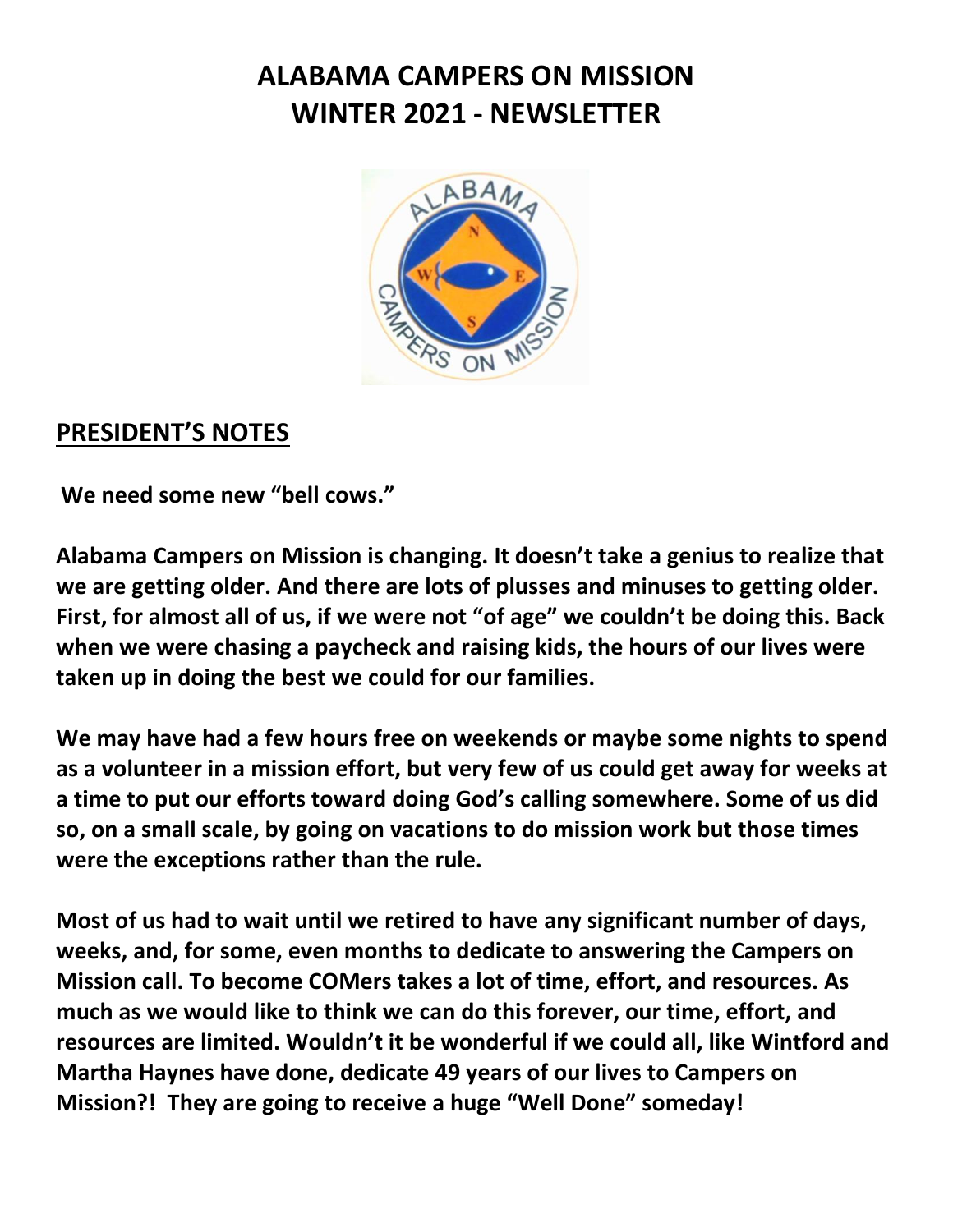**In reality, our time and our health are not limitless. Many of the great leaders of ALCOM, like Jake and Velma Carrol, John and Fran Baughman, as well as many, many others, have had to back away. We owe all our former leaders a great big "Thank You" for the way they have built, shaped, and strengthened this fine organization.** 

**So, what is my point? All of us will, someday, necessarily follow our predecessors into the background whether we like it or not. We must continually enlist and develop new leadership. There are among our flock a lot of potential good leaders.** 

**Retirement is a time for doing whatever it is that we are capable of doing. We could just quit and go fishing or go play golf for the remainder of our time. Years ago, while staring at a computer screen or a classroom full of unruly students, many of us dreamed of lying on a beach in Tahiti or of catching the big one. But, if that is all we do as retirees, we will squander our capabilities and then be dead in a few years.** 

**You and I have a wide variety of skills and specialties that we have prepared and developed over the years. We come from a plethora of backgrounds. Some of us were salesmen, teachers, pilots, preachers, skilled workers, first responders, farmers, soldiers/sailors/airmen/marines, etc., etc. Across the wide variety of backgrounds, the basic principles of leadership are remarkably similar. The basic talents required in leading soldiers or even guiding cattle are somewhat parallel. As we all get older and less physically and mentally capable, we are going to need new "bell cows." We are going to need to choose from among us more and more new leaders.** 

#### **So, what does it take? The basics are simple.**

- **1. Understand the problem and the customer.**
- **2. Plan an approach and limit the bite to what you can chew.**
- **3. Set and communicate the goals.**
- **4. Use the skills of your people.**
- **5. Motivate and delegate, and**
- **6. Take care of your people and the customer.**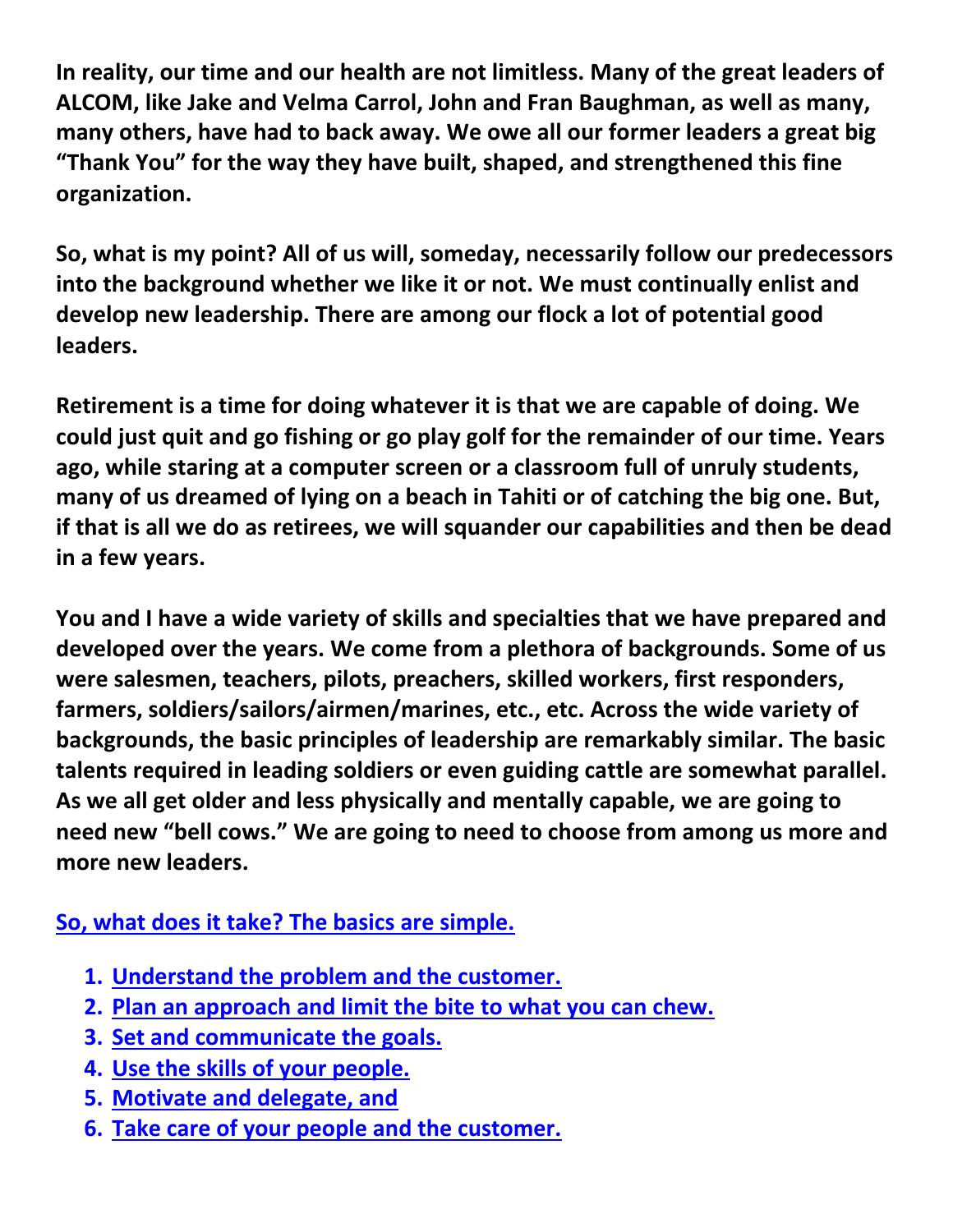**People, volunteerism, and the perceived rules of our society are changing rapidly so that Alabama Campers on Mission is not what it used to be, but the basics of effective leadership have not changed, nor will they. You don't need to be a strong General to be a good leader. As individuals, we must step up and "be all we can be." We need to pray to be the best leaders we can be and then allow God to help us fill in the gaps.**

**We cannot allow the legacy of Alabama Campers on Mission to deteriorate.** 

**Walt Miller**

**\*\*\*\*\*\*\*\*\*\*\*\*\*\*\*\*\*\*\*\*\*\*\*\*\*\*\*\*\*\*\*\*\*\*\*\*\*\***

#### **THE VICE PRESIDENT'S MESSAGE**

**Psalm 119:35 "Direct me by your commands! I love to do what you say."**

**When was the last time you were part of a group and asked the question, "Where are we going to eat?" Boy what a mess that causes! Nobody wants to make a choice. Same type of problem arises in any group when decisions need to be made. How about buying anything that has to be assembled. Do we just open the box and lay aside the directions and start putting it together the way we think it goes? When you finish or get frustrated and quit, does it resemble the intended product? Maybe it's time to study the directions! So what about your life choices, or your plans that involve serving the Lord? How long do we wait, pray, meditate, and seek God's amazing plan for our present and future? The Psalmist gives us a beautiful glimpse of how we can be sure of what His plan is for us. We should be ready, willing, and pliable like that lump of clay. God wants to create a masterpiece of our broken, sinful, selfish lives. You are a gift from God, made to honor and obey Him! What are we doing with that gift? Are we seeking His will and not our own? Unroll the blank scroll of your today and tomorrow. Then through prayer and listening, fill in the blanks. Like Abraham, Isaiah, and Moses just listen and follow. God never fails! May God bless and keep you!**

**In His love,**

 **Roger Woodard**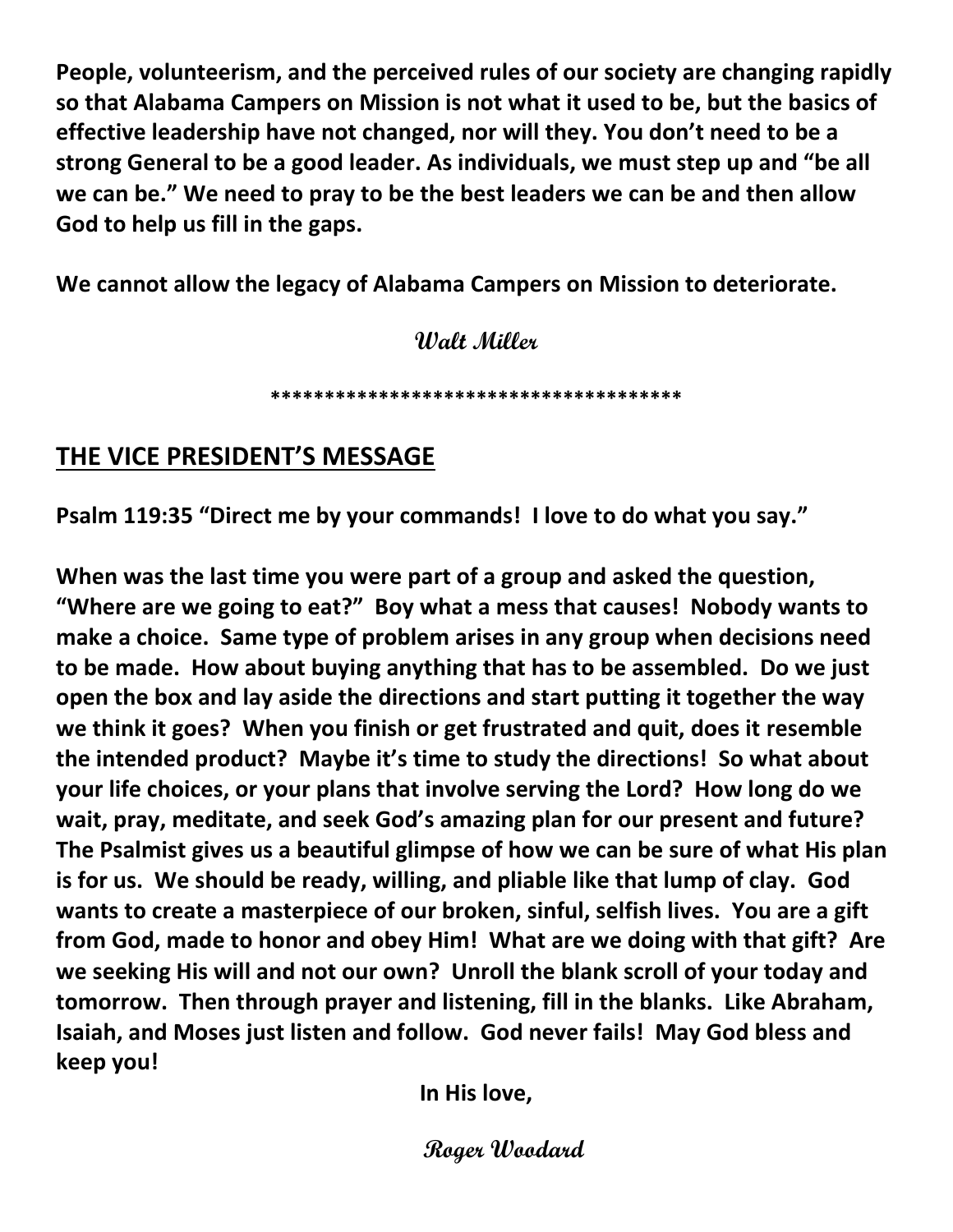### **Note from June**

**"His divine power has given us everything required for life and godliness through the knowledge of Him who has called us by His own glory and goodness. 2 Peter 1:3**

**In these words, Peter assures believers that God has given us everything we need to live a life that pleases Him. Sometimes we forget this and think we need more, want more, and require more when all we need is more trust in our Savior to provide all that we need.**

**A Little Bible Trivial**

**In the book of Joshua, Rahab bound a "scarlet cord" in the window so when the Israelites crossed into the promised land they would see it and save her family. Joshua 2:17-20**

**God bless and love,**

**June Woodard**

**REMINDER FROM LARRY & PEGGY SEARCY AND ROGER & JUNE WOODARD: It is time to make your reservations for the Spring 2022 ALCOM Rally at Gunter Hill Campground, Montgomery, Alabama. The dates are April 7-9, 2022. Most members are reserving in the Catoma Loop. See you there!**

# **PROJECT REPORTS**

**CAMP BALDWIN - October 4-22, 2021 Project Leaders: Ron & Earnie McMonagle**

**A team of fourteen Alabama Campers on Mission worked at Camp Baldwin to remodel a home into a new office for the Camp. Lots of work went into this**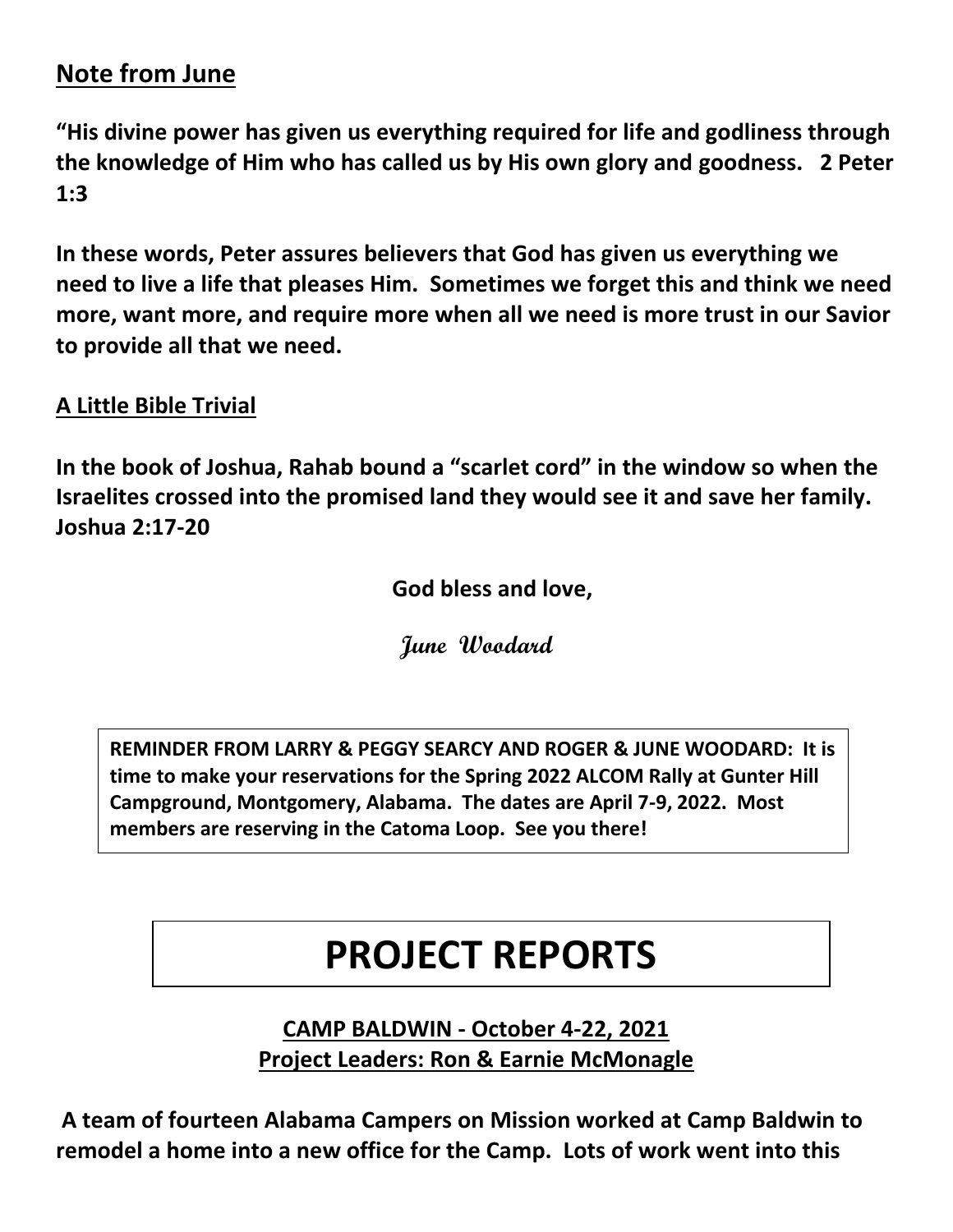**remodel: pressure washed soffit and painted it; constructed a new interior wall, painted the entire inside of the house; installed new carpet tiles; repaired and installed new exterior door hardware. The ladies also made 5 dresses and 24 shorts. A total of 582 hours were worked on this project.**



**The Camp Baldwin Team – October 2021**

**\*\*\*\*\*\*\*\*\*\*\*\*\*\*\*\*\*\*\*\*\*\*\*\*\*\*\*\*\*\*\*\*\*\***

#### **SHOCCO SPRINGS – September 13 – 23, 2021 Project Leaders: Danny & Vickie Stevens**

**37 members participated in the fall project at Shocco. One of the newest members, Diana Combs, worked a day with us! A porch and steps was built for Residence 6, and railings were added for the back porch. The house was rewired, a laundry room added, and some landscaping was done. A porch, railings, and steps were added to Residence 8. In Crestview, 21 bathrooms, hallways, and entrances were painted, rotten fascia was replaced, and new posts added and painted. At Lakewood, 12 fans were removed and new fans installed. Air conditioner filters and air vents were cleaned at Rocky Ridge and Mary Essie Stephens. Six benches and five flower boxes were built. The EC office at Bagley was painted. Inside doors at Rocky Ridge were painted. The ladies removed linens and cleaned at Twin Lodge, Crestview, and Lakewood. Some of the ladies**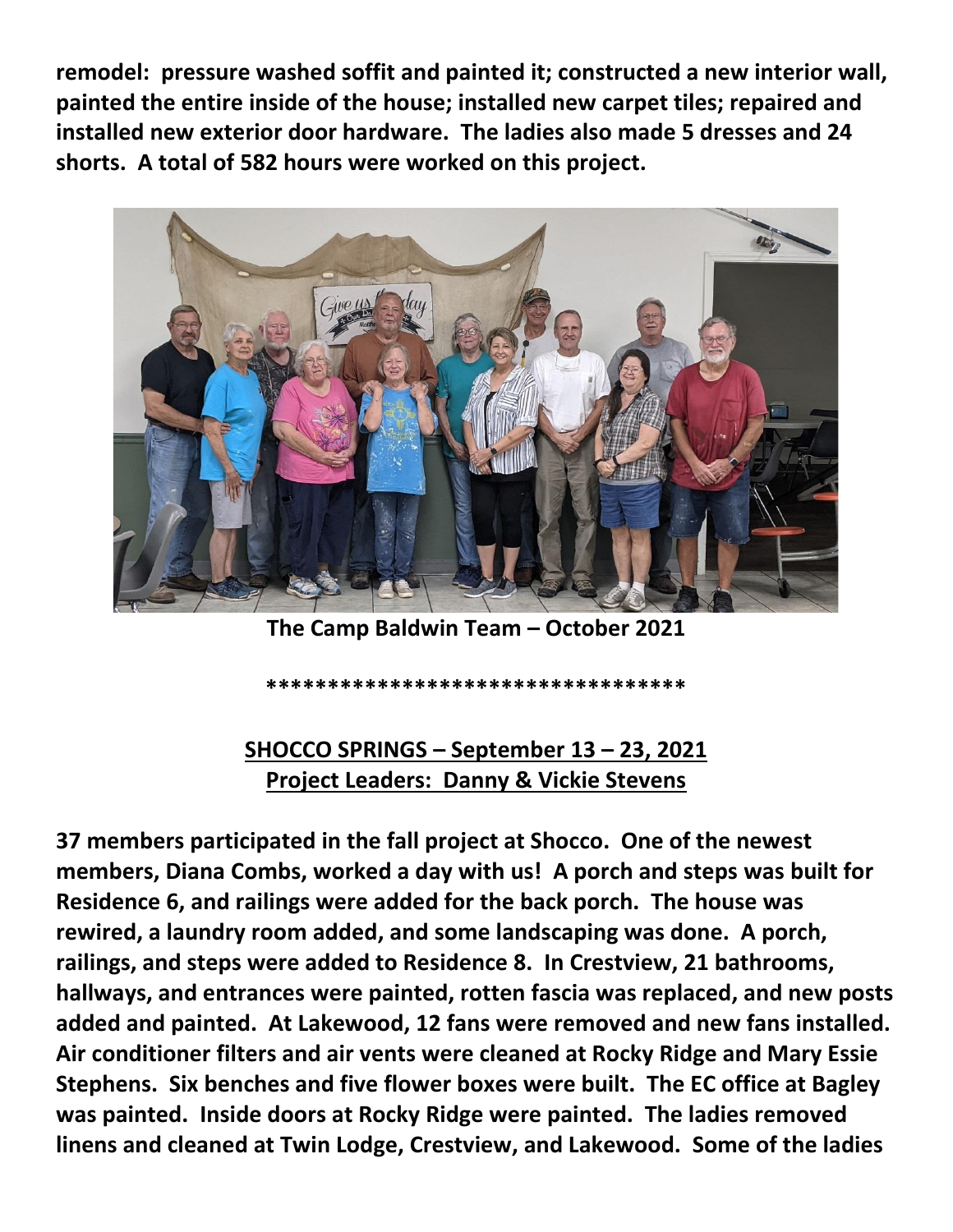**organized lost and found items for sale. Several ladies worked in offices. They also did lots of laundry and repaired aprons for the kitchen workers. The group enjoyed a hot dog social during the first week and an ice cream get-together the second week.** 



**The Shocco Team – September 2021**

**\*\*\*\*\*\*\*\*\*\*\*\*\*\*\*\*\*\*\*\*\*\*\*\*\*\*\*\*\*\*\*\*\*\*\*\***

#### **ONEIDA BAPTIST INSTITUTE – October 12-23, 2021 Walt & Jeri Miller – Project Leaders**

**We had 40 ALCOMers at Oneida Baptist Institute from 12-23 October, 2021. We wired, installed countertops & sinks, patched drywall, and painted 5 staff apartments. We renovated and painted about 12 porches on staff apartments. A large rear deck and an aging patio were removed. Insulation and drywall were installed at a staff apartment that had been gutted by fire. Three porches were pressure washed and two recently vacated apartments were cleaned. The**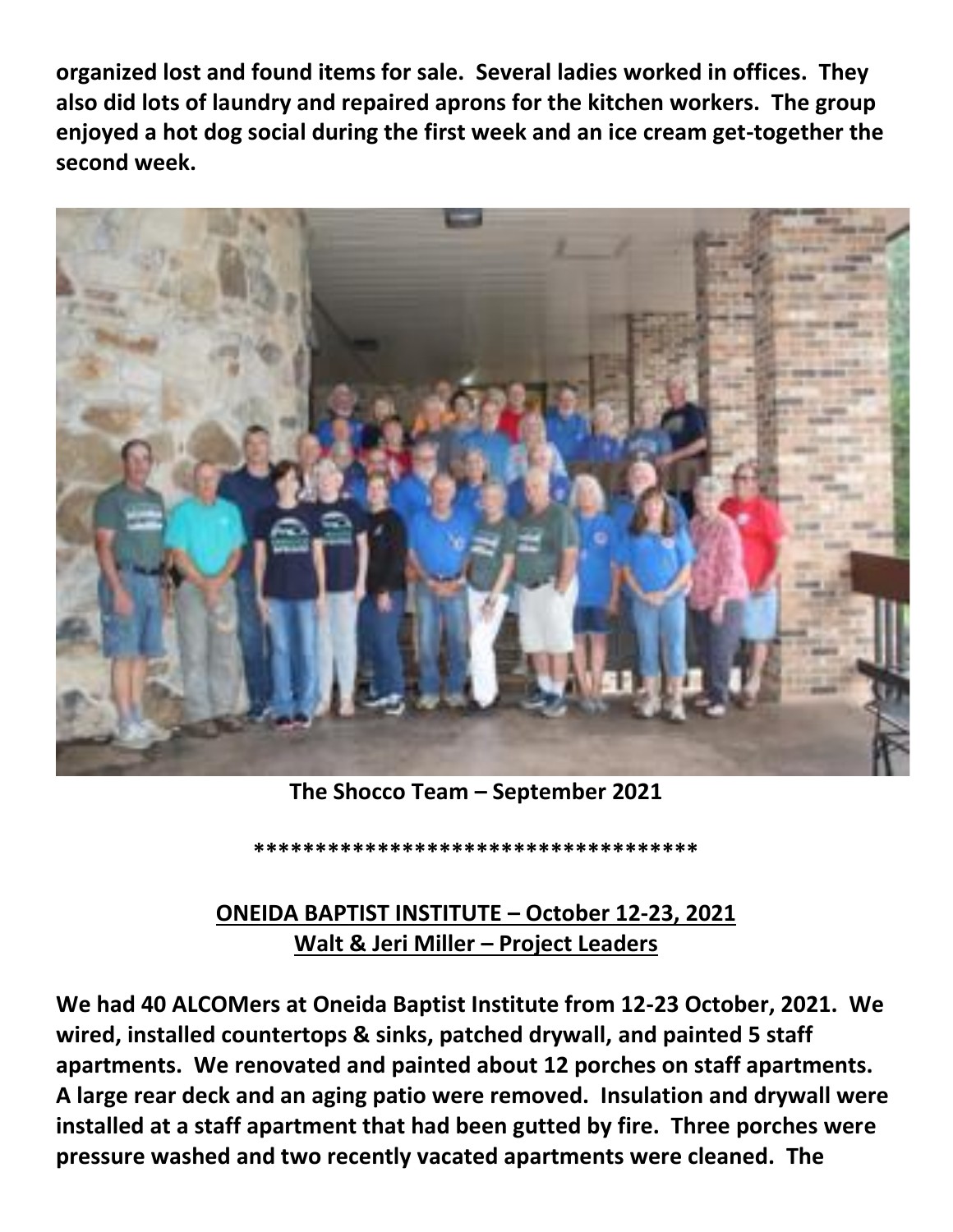**aeration system at the sewer plant was rebuilt (always fun to work on the sewer plant) and an emergency cutoff for the sewer plant outflow was installed. The men disassembled for scrap numerous appliances and HVAC systems damaged during the 2021 flood. The ladies constructed about 135 face masks for the students and made lots of backpacks and 125 cloth diapers to be distributed by missionaries. Flowerbeds by the main office, gym, and Mission Center were cleaned up. Approximately 10 lounge chairs were repaired and a fireplace mantel was built at Anderson Hall.** 



**The Oneida Team – October 2021**

**\*\*\*\*\*\*\*\*\*\*\*\*\*\*\*\*\*\*\*\*\*\*\*\*\*\*\*\*\***

### **DAVIS CREEK PRIMITIVE BAPTIST CHURCH – October 25-29, 2021 Project Leaders: Walt & Jeri Miller**

**After Oneida 2021, four ALCOM couples traveled to the small town of Speedwell, TN, near Cumberland Gap, to renovate Davis Primitive Baptist Church.**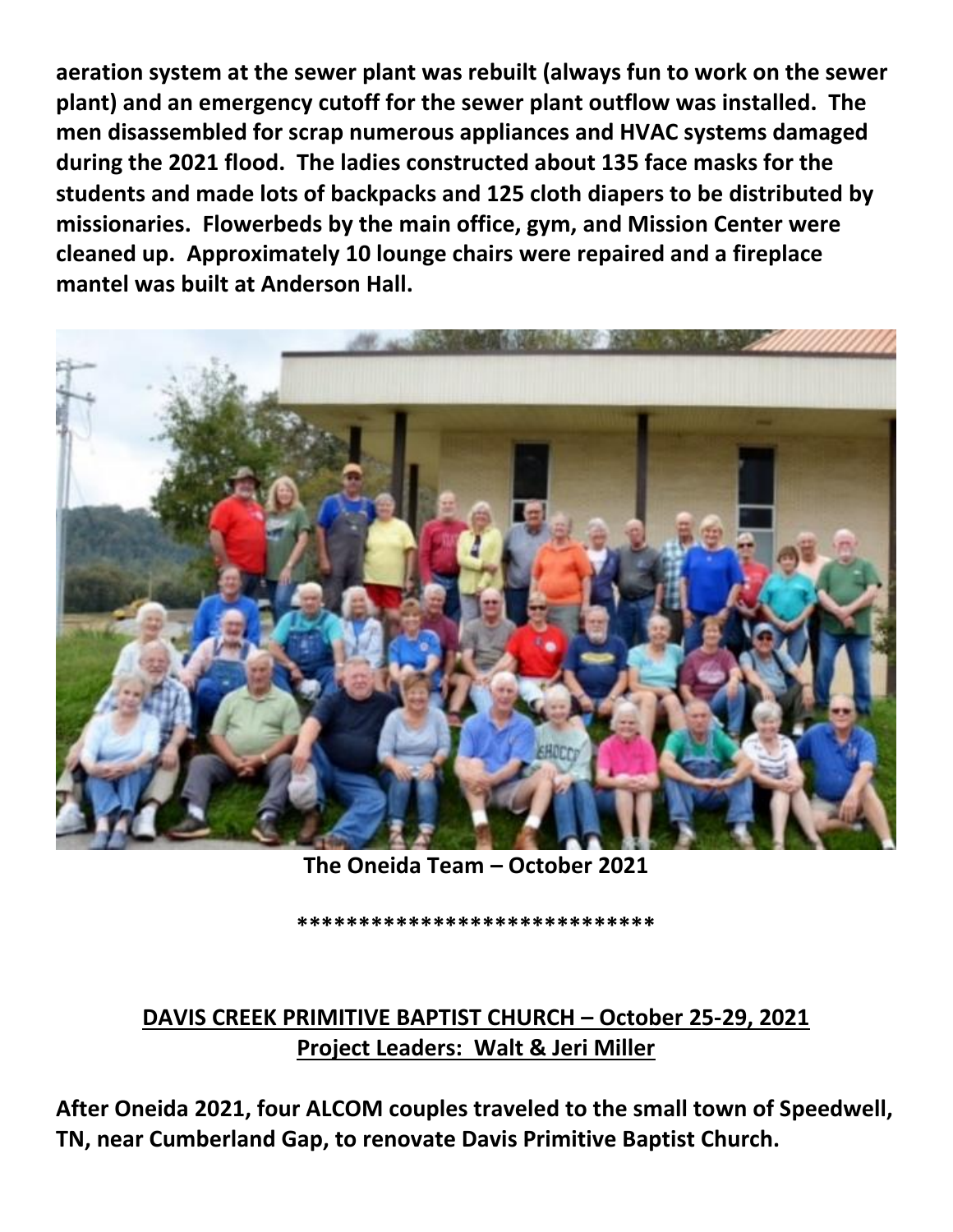**The church was chartered in 1797. Their second building (the first burned) was built in 1850. We removed the old siding from one side and the rear, installed insulation from the outside, and installed new siding. We also installed insulation in the ceiling. It rained for 3 of the 5 days we were there.**

**The rough terrain forklift (Lull), with a 20-foot-wide platform, had a 45-foot reach. It was invaluable. It was provided to the church free of charge.**

**\*\*\*\*\*\*\*\*\*\*\*\*\*\*\*\*\*\*\*\*\*\*\*\*\*\*\*\*\*\*\*\*\*\*\*\*\*\*\***

**Greetings, Fellow Campers! Just a reminder! The Christmas Party is coming up soon! The date is Friday, December 3, 2021 @ Shocco Springs Baptist Conference Center. The time is: Business Meeting @ 4:00; Social Hour @ 6:00; Dinner @ 7:00. Hope to see you there!**

## *NOTE FROM YOUR EDITOR*

**My apologies to all of you who submitted multiple photos. I would love to have been able to use them. However, after fighting with my computer for several days, I gave up the fight! You can find multiple photos from all our projects on the ALCOM website in the photo gallery. Again, I apologize, and thank you for understanding. My first newsletter as Editor was December 2016. I am asking that one of you step up and take over the newsletter. Please see me or Walt Miller if you would be willing to do this. This is a volunteer organization and I look forward to your willingness to serve. I have enjoyed putting these together – but it is time for new ideas and new approach to newsletter. Thank you for your patience.** 

*Joyce Godwin*